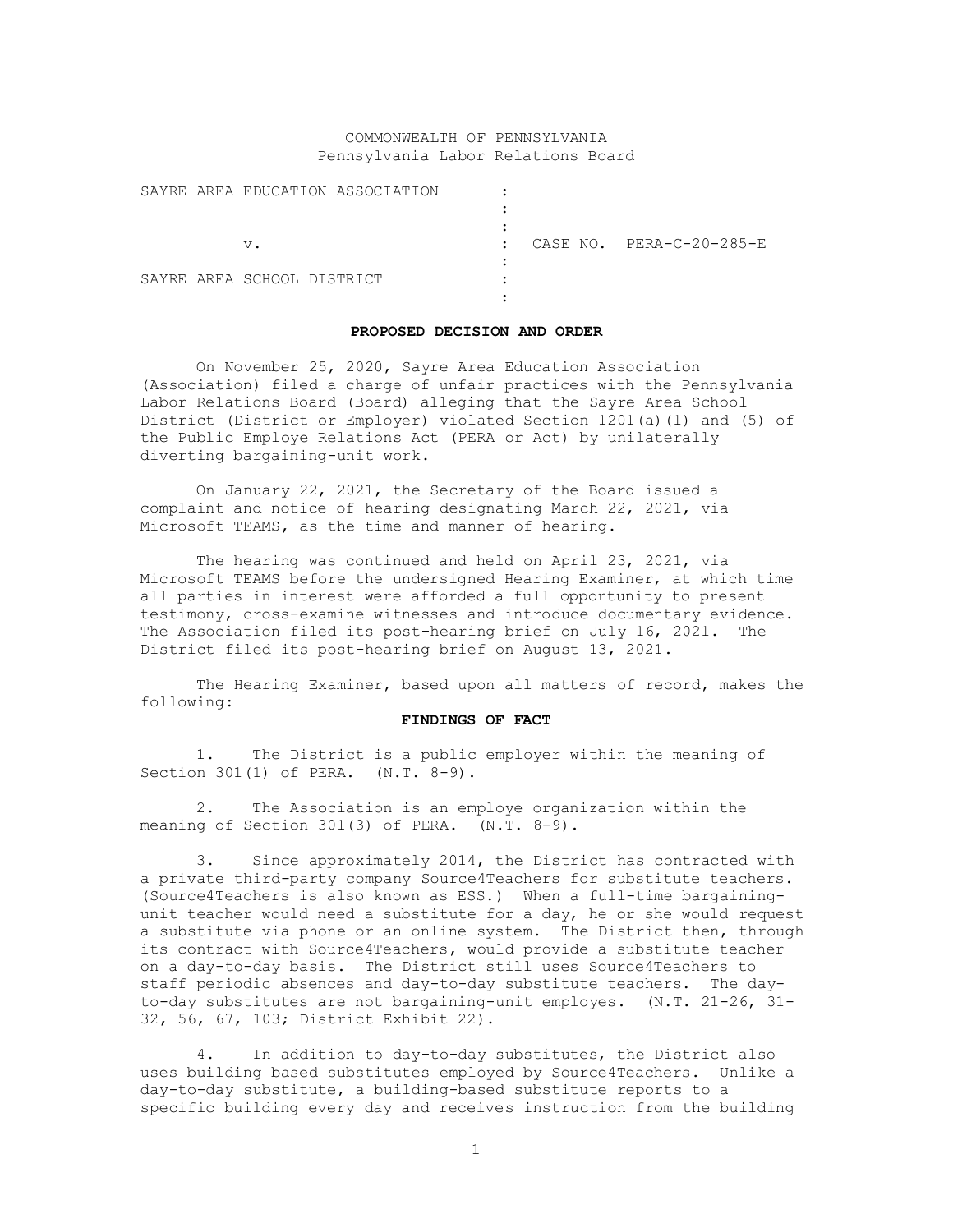principal as to what they would be doing that day. A building-based substitute spends the entire day in the building and is not sent home. Building substitutes will cover classes like a day-to-day substitute, but also do other work when no day-to-day substitutes are needed. Building based substitutes do other work such as covering a lunch duty or assisting classes as a paraprofessional support. Building based substitutes are paid by Source4Teachers. (N.T. 26-27, 48-50, 59-60, 67, 88-90).

5. On August 15, 2019, the parties had a meeting about the upcoming school year. On August 17, 2019, Association Vice President Paul Stropko sent an email to Superintendent Jill Daloisio which summarized the main points of discussion of this meeting. This email states in relevant part:

> 2. SUB shortage – ideas to help problem: a) free lunch for subs, b) attention to IEP scheduling/dates, c) payment for coverages, d) incentivizing staff (perfect attendance, etc.), e) existing contract language (increasing payment for unused sick days at retirement, or at end of each year), f) increasing sub pay, g) **building based subs (led to discussion of District's duty to employ, TPE status for these subs)**. . . .

(N.T. 38-39; District Exhibit 37)(emphasis added).

6. In the 2019-2020 school year, Association President William Trump and Stropko noticed that full-time building substitutes from Source4Teachers were at District buildings very frequently. Stropko noticed the building-based substitutes starting in August 2019. The Association began to investigate, but then the District closed in March, 2020, due to Covid-19, which meant the Source4Teachers substitute teachers were no longer employed. Thus, due to Covid-19, the District stopped using building-based substitutes after March, 2020 and began again in the beginning of the 2020-2021 school. (N.T. 22-25, 35-36, 44-45, 60-61, 135, 154, 158).

7. On August 26, 2020, Trump received an email from the high school secretary which states in relevant part:

Good afternoon everyone!

We are going to have Building Based Subs again this year. Can you please indicate on this sheet if there might be any periods that you might like to have extra help should a sub not have an assignment.

Thank you and have a GREAT night!

(N.T. 27-28; Association Exhibit 2).

8. On August 31, 2020, Stuart Karschner, the Association UniServ representative, sent an email to Daloisio. This email states in relevant part: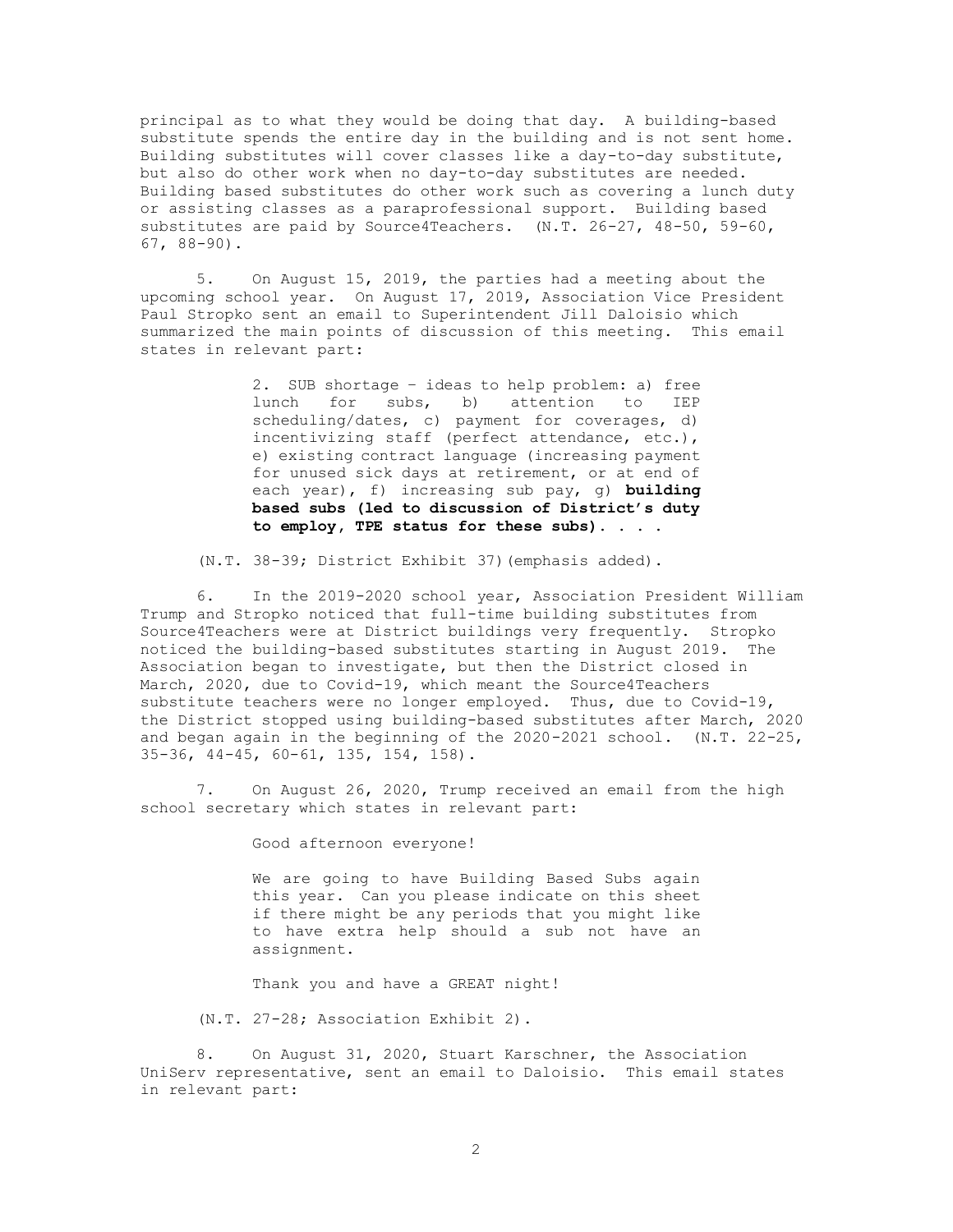Dear Jill,

The local has recently learned that the District is employing full-time building substitutes. We are requesting you supply us with the following information:

1. How many building substitutes have been hired in each building. 2. The terms and conditions of their employment . . . 3. The name of each building substitute.

(N.T. 29; Association Exhibit 3).

9. In the beginning of the 2020-2021 school year, Stropko again noted that the District was using building substitutes. He noticed four building substitutes reported to his building on the first day of the school year. (N.T. 25).

10. Courtney Paris is employed by Source4Teachers. She was employed during the 2019-20 school year until the COVID-19 shut down, and then signed a new contract with the company for the 2020-2021 school year as a building-based sub. Since January 5, 2021, Paris had been assigned as a long-term substitute in a second-grade classroom, where she performed duties of a teacher, including drafting lesson plans, communicating with parents, and working on Individualized Educational Plans for special education students. Paris is covering for a bargaining unit member teacher who, at the time of the hearing, was on sabbatical from January, 2021, through June, 2021. The District has no plans to employe Paris as a long-term substitute beyond the 2020-2021 school year. (N.T. 48-61, 152-153).

11. Kaitlyn Hawthorne is also employed by Source4Teachers. She started as a full-time building-based substitute and was given a longterm assignment on January 8, 2021. At the time of the hearing, Hawthorne was acting as the Arts and Gifted teacher. She drafts lesson plans, participates in Individualized Educational Plans, and collaborates with families and colleagues. She also participated in staff meetings and remote work on Google Meet. Hawthorne is covering for a bargaining unit member teacher who was, at the time of the hearing, out on leave pursuant to the Family and Medical Leave Act which was scheduled to expire at the end of June, 2021. The District has no plans to employ Hawthorn as a long-term substitute beyond the 2020-2021 school year. (N.T. at 63-72, 152-153).

12. The Association's unit description is all full-time classroom teachers, librarians, nurses, guidance counselors, department heads, and psychologists/psychologist counselors; and excluding special education coordinator, building principals-elementary, guidance director, athletic director, all non-professional employes, supervisors, first level supervisors, and confidential employes as defined in the Act. (PERA-R-179-C, PERA-U-7743-C, PERA-U-10-325-E).

13. Historically, the District has always used non bargaining unit members as substitute teachers. (N.T. 131).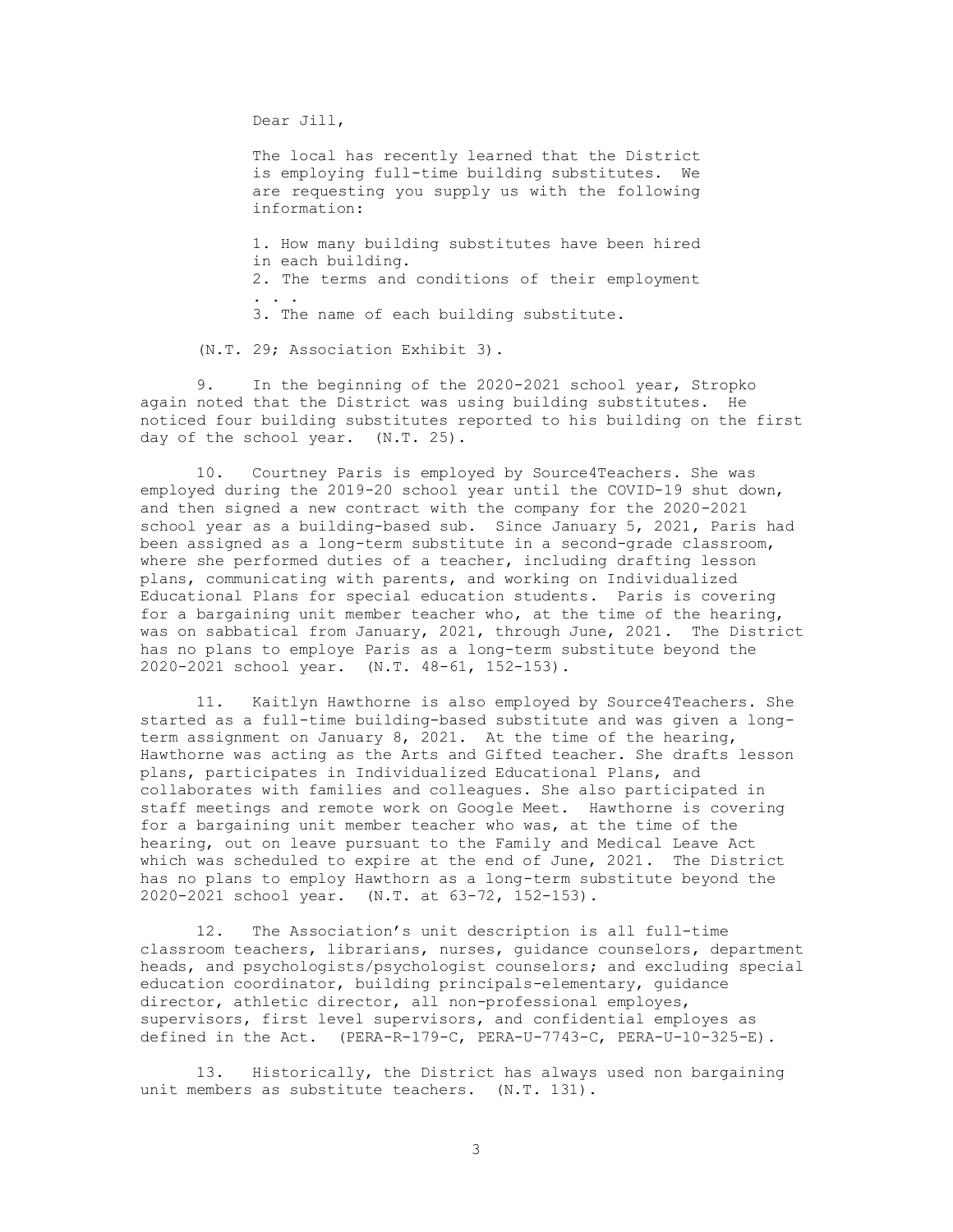# **DISCUSSION**

In its Charge, the Association alleges that the District committed an unfair practice by diverting bargaining unit work by using building-based substitutes through Source4Teacers, a third-party contractor.

During the hearing, the District moved for judgment in its favor based on the fact that the Association's charge was time barred. (N.T. 95). I deferred ruling on the District's motion. Section 1505 of PERA provides that no charge shall be entertained which relates to acts which occurred or statements which were made more than four months prior to the filing of the charge. 43 P.S. § 1101.1505. A charge will be considered timely if it is filed within four months of when the charging party knew or should have known that an unfair practice was committed. Community College of Beaver County Society of Faculty, PSEA/NEA v. Beaver County Community College, 35 PPER 1 24 (Final Order, 2004). The complainant has the burden to show that the charge was filed within four months of the occurrence of the alleged unfair practice. PLRB v. Commonwealth of Pennsylvania (Bureau of Employment Security),  $\overline{9}$  PPER  $\overline{9}$  9171 (Nisi Decision and Order, 1978); PLRB v. Allegheny County Prison Employees Independent Union, 11 PPER ¶ 11282 (Proposed Decision and Order, 1980).

The charge in this matter was filed on November 25, 2020. It is clear from the record that the Association knew or should have known that an unfair practice was committed by the District in August, 2019. The record shows that in August, 2019, the Association and the District discussed the District's use of building based substitutes. Additionally, in the 2019-2020 school year, which started in August 2019, the Association noticed that full-time building-based substitutes from Source4Teachers were at District buildings very frequently. These actions by the District form the basis of the Association's charge and occurred well outside of the four-month period of time counting backwards from November 25, 2020. Therefore, the Association's charge is barred pursuant to Section 1505 of PERA. I do not find that the District's Covid-19 shutdown in March, 2020, relieved the Association's statutory requirement to timely file a charge.

Even if the Association in this matter had timely filed, they would not have won on the merits of the charge. The removal of bargaining unit work is a mandatory subject of bargaining and an employer commits an unfair practice when it fails to bargain with the exclusive representative before transferring bargaining unit work to an employe outside the unit. Hazleton Area Education Support Personnel Ass' n v. Hazleton Area School District, 37 PPER 30 (Proposed Decision and Order, 2006); citing Midland Borough School District v. PLRB, 560 A.2d 303 (Pa. Cmwlth. 1989); PLRB v. Mars Area School District, 389 A.2d 1073 (Pa. 1978). The analysis for removal of bargaining unit work is a refined and focused factual inquiry into whether the public employer transferred any unit work to non-members without first bargaining with the unit. City of Harrisburg v. PLRB, 605 A.2d 440, 442 (Pa. Cmwlth. 1992). In this matter I find that, even if the Association had filed timely, it could not have prevailed as the record does not support a conclusion that the building-based substitutes were performing work that was exclusive to the bargaining unit. The record shows that the building-based substitutes were performing as substitute

4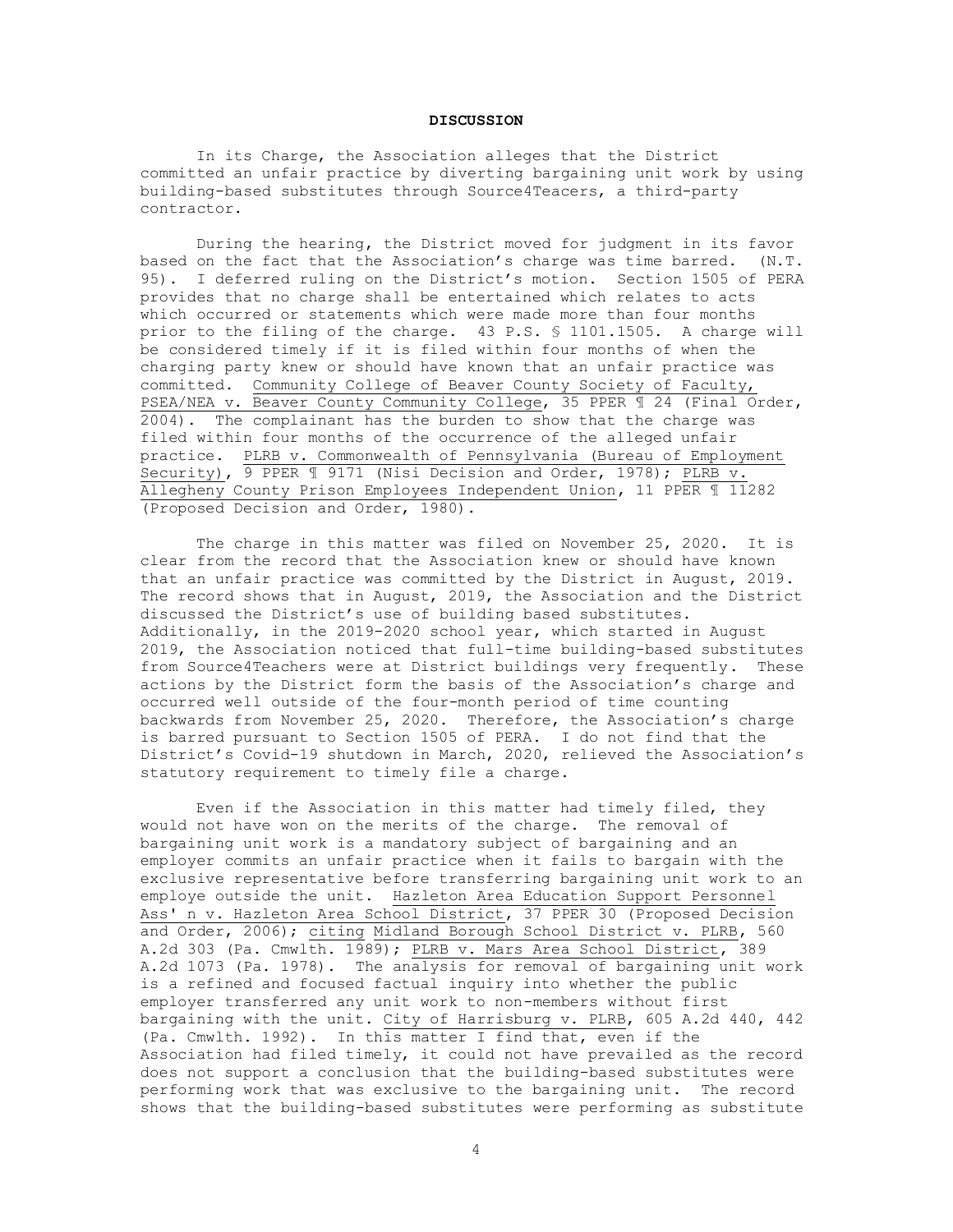teachers and also fulfilling paraprofessional duties when not acting as a substitute teachers. The Association did not carry its burden of showing on the record exactly what specific work exclusive to the bargaining unit was transferred by the District. The record shows that the District has always used non bargaining unit members as substitute teachers.

In addition, the record does not support a conclusion that the District transferred any work in the form of increasing the amount of work done by the building-based substitutes. The Association has the burden of showing what exclusive bargaining unit work was transferred by the District. As discussed above, the record does not support a conclusion that the building-based substitutes were performing exclusive bargaining unit work.

The Association brought up in its case the situations of Courtney Paris and Kaitlyn Hawthorn. Paris and Hawthorn are Source4Teachers employes who work at the District. Since January 5, 2021, Courtney Paris has been a long-term substitute in a second-grade classroom. Since January 8, 2021, Kaitlyn Hawthorn has worked as a long-term substitute art and gifted teacher at the District. Previous to being long-term substitutes, both were building based substitutes at the District. The District argues in its Brief:

> The Association places much of its case on testimony of long-term substitutes, Ms. Paris and Ms. Hawthorne, neither of whom were currently working as a building-based substitute. N.T. 43. In doing so, the Association is attempting to blur the distinction between "building based" substitutes and "long term" substitutes . . . The Association's post hoc attempt to divert the focus from "building based" substitutes to "long term" substitutes is an impermissible and untimely attempt to amend the Association's original Charge and should be rejected.

(District's Brief at 14-15). I agree. When Hawthorne and Paris were placed as long-term substitutes, they were not working as building based substitutes and therefore not properly part of the Charge which is explicitly limited to building based substitutes and not amended to include the long-term substitutes. The Charge was filed **before** Hawthorne and Paris were placed as long-term substitutes and the Charge was not amended. Their placement by the District is outside the scope of the Charge. Lawrence County, 12 PPER 1 12312 (Final Order, 1981)(holding that a charging party is limited to the presentation of evidence as to the specific allegations contained in a charge as timely amended.) Even if I were to find that the Charge could be read to properly include the placement of Hawthorne and Paris as long-term substitutes as an alleged unfair practice, the Charge was filed out of the statutory time limits, as discussed above.

And, finally, even if I were to address the merits of the argument made by the Association with respect to Hawthorne and Paris, I would find that the record does not show that the work of being a longterm substitute teacher was exclusive to the bargaining unit. As with building-based substitutes discussed above, the Association did not